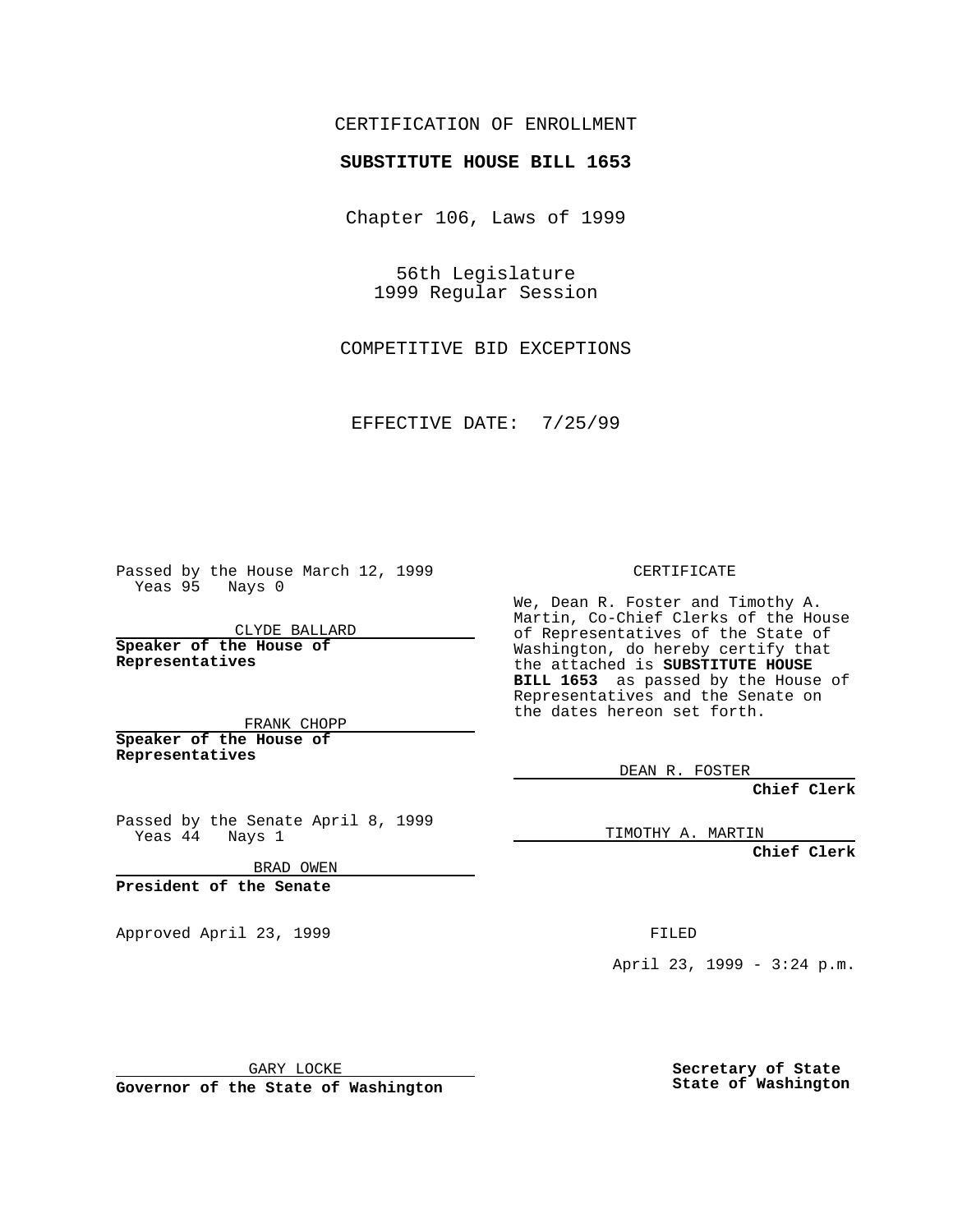## **SUBSTITUTE HOUSE BILL 1653** \_\_\_\_\_\_\_\_\_\_\_\_\_\_\_\_\_\_\_\_\_\_\_\_\_\_\_\_\_\_\_\_\_\_\_\_\_\_\_\_\_\_\_\_\_\_\_

\_\_\_\_\_\_\_\_\_\_\_\_\_\_\_\_\_\_\_\_\_\_\_\_\_\_\_\_\_\_\_\_\_\_\_\_\_\_\_\_\_\_\_\_\_\_\_

Passed Legislature - 1999 Regular Session

#### **State of Washington 56th Legislature 1999 Regular Session**

**By** House Committee on State Government (originally sponsored by Representatives Kenney, Miloscia, Romero, D. Schmidt, Clements and Wolfe; by request of Department of General Administration)

Read first time 03/02/1999.

 AN ACT Relating to the dollar limit under which competitive acquisition is not required; and amending RCW 43.19.1906.

BE IT ENACTED BY THE LEGISLATURE OF THE STATE OF WASHINGTON:

 **Sec. 1.** RCW 43.19.1906 and 1995 c 269 s 1404 are each amended to read as follows:

 Insofar as practicable, all purchases and sales shall be based on competitive bids, and a formal sealed bid procedure shall be used as standard procedure for all purchases and contracts for purchases and sales executed by the state purchasing and material control director and under the powers granted by RCW 43.19.190 through 43.19.1939. This requirement also applies to purchases and contracts for purchases and sales executed by agencies, including educational institutions, under delegated authority granted in accordance with provisions of RCW 43.19.190 or under RCW 28B.10.029. However, formal sealed bidding is not necessary for:

 (1) Emergency purchases made pursuant to RCW 43.19.200 if the sealed bidding procedure would prevent or hinder the emergency from being met appropriately;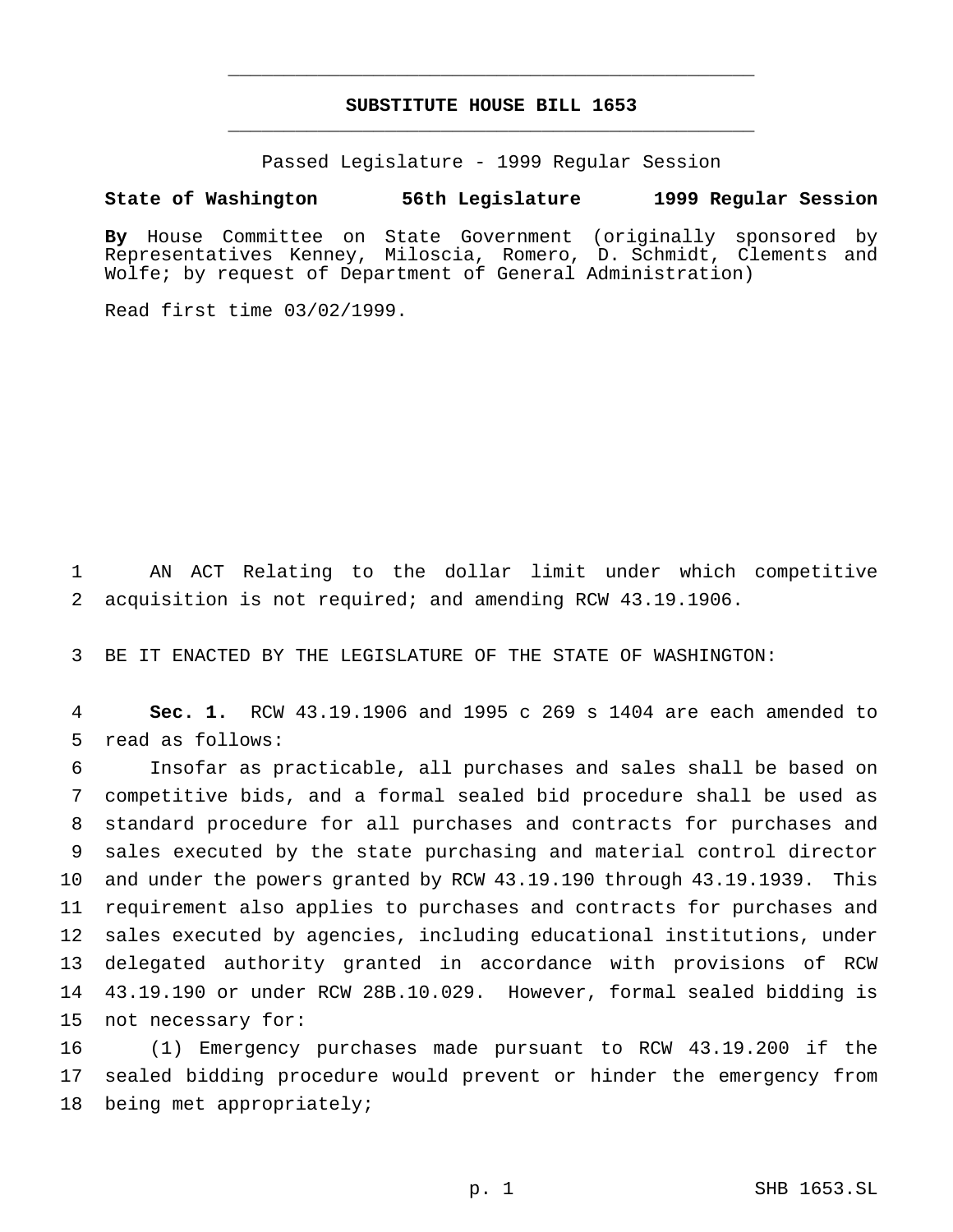(2) Purchases not exceeding thirty-five thousand dollars, or subsequent limits as calculated by the office of financial management: PROVIDED, That the state director of general administration shall establish procedures to assure that purchases made by or on behalf of the various state agencies shall not be made so as to avoid the thirty- five thousand dollar bid limitation, or subsequent bid limitations as calculated by the office of financial management: PROVIDED FURTHER, That the state purchasing and material control director is authorized to reduce the formal sealed bid limits of thirty-five thousand dollars, or subsequent limits as calculated by the office of financial management, to a lower dollar amount for purchases by individual state agencies if considered necessary to maintain full disclosure of competitive procurement or otherwise to achieve overall state efficiency and economy in purchasing and material control. Quotations 15 from ((four hundred)) three thousand dollars to thirty-five thousand dollars, or subsequent limits as calculated by the office of financial management, shall be secured from at least three vendors to assure establishment of a competitive price and may be obtained by telephone or written quotations, or both. The agency shall invite at least one quotation each from a certified minority and a certified women-owned vendor who shall otherwise qualify to perform such work. Immediately after the award is made, the bid quotations obtained shall be recorded and open to public inspection and shall be available by telephone 24 inquiry. A record of competition for all such purchases from ((four 25 hundred)) three thousand dollars to thirty-five thousand dollars, or subsequent limits as calculated by the office of financial management, 27 shall be documented for audit purposes. Purchases up to ((four 28 hundred)) three thousand dollars may be made without competitive bids based on buyer experience and knowledge of the market in achieving 30 maximum quality at minimum cost((: PROVIDED, That this four hundred 31 dollar direct buy limit without competitive bids may be increased 32 incrementally as required to a maximum of eight hundred dollars, if warranted by increases in purchasing costs due to inflationary  $t$ rends));

 (3) Purchases which are clearly and legitimately limited to a single source of supply and purchases involving special facilities, services, or market conditions, in which instances the purchase price may be best established by direct negotiation;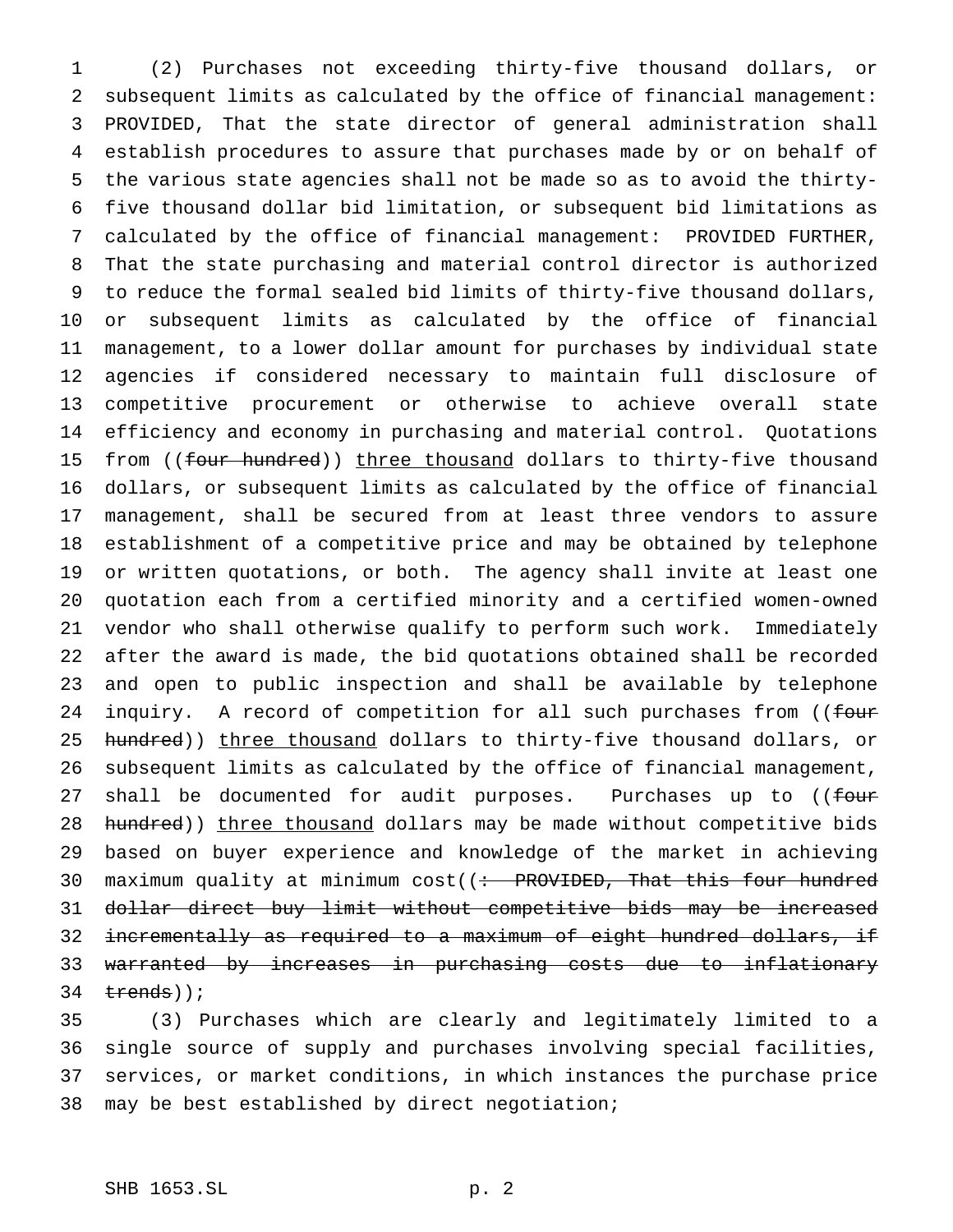(4) Purchases of insurance and bonds by the risk management office under RCW 43.19.1935;

 (5) Purchases and contracts for vocational rehabilitation clients of the department of social and health services: PROVIDED, That this exemption is effective only when the state purchasing and material control director, after consultation with the director of the division of vocational rehabilitation and appropriate department of social and health services procurement personnel, declares that such purchases may be best executed through direct negotiation with one or more suppliers in order to expeditiously meet the special needs of the state's vocational rehabilitation clients;

 (6) Purchases by universities for hospital operation or biomedical teaching or research purposes and by the state purchasing and material control director, as the agent for state hospitals as defined in RCW 72.23.010, and for health care programs provided in state correctional institutions as defined in RCW 72.65.010(3) and veterans' institutions as defined in RCW 72.36.010 and 72.36.070, made by participating in contracts for materials, supplies, and equipment entered into by nonprofit cooperative hospital group purchasing organizations;

 (7) Purchases by institutions of higher education not exceeding thirty-five thousand dollars: PROVIDED, That for purchases between 22 ((two)) three thousand ((five hundred)) dollars and thirty-five thousand dollars quotations shall be secured from at least three vendors to assure establishment of a competitive price and may be obtained by telephone or written quotations, or both. For purchases 26 between ((two)) three thousand ((five hundred)) dollars and thirty-five thousand dollars, each institution of higher education shall invite at least one quotation each from a certified minority and a certified women-owned vendor who shall otherwise qualify to perform such work. 30 A record of competition for all such purchases made from ((two)) three 31 thousand ((five hundred)) to thirty-five thousand dollars shall be 32 documented for audit purposes; and

 (8) Beginning on July 1, 1995, and on July 1 of each succeeding odd-numbered year, the dollar limits specified in this section shall be adjusted as follows: The office of financial management shall calculate such limits by adjusting the previous biennium's limits by the appropriate federal inflationary index reflecting the rate of inflation for the previous biennium. Such amounts shall be rounded to 39 the nearest one hundred dollars. However, the three thousand dollar